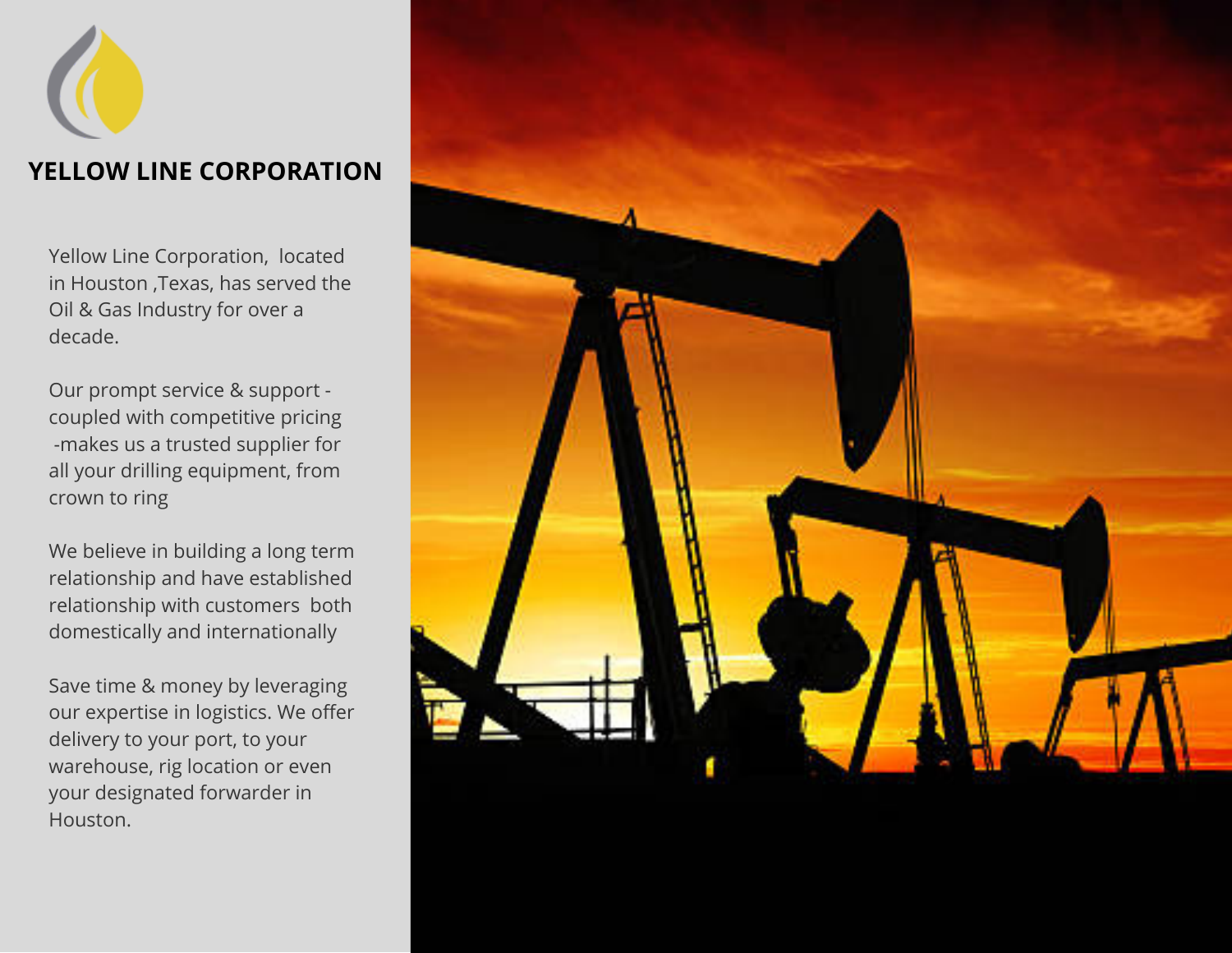# PRODUCTS

#### SHAKER & CENTRIFUGE WEAR ITEMS & PARTS

We supply spare parts for major Brand centrifuges , Shale Shakers & Vibrating Screens .

> Wear Strips / Crown Rubbers Deck Rubber Wedges **Isolators** Float Mounts Springs Skirt Flaps Starter & Parts AWD Jack Parts Centrifuge VFD's & Parts Feed Tubes

MUD TANK/MUD RECYCLING SYSTEM SPARE PARTS

> Centrifugal Pumps & Parts Mud Guns and swivels Screw Conveyors Desilter/Desander Mixing Hoppers **Agitators** Centrifuges and Parts Shakers and Parts Screen Panels Lights

Packing Glands Impellers Wear Plates Packing Glands Safety Guards Gaskets Bearings **Motors** Flanges Pressure Gauges

#### DESILTERS/ DESANDER PARTS

## VIBRATOR MOTOR SUPPLY & REPAIR

#### MUD AGITATORS & PARTS

We repair all Standard motors & Ex Motors in Houston.

We supply both Horizontal & Vertical Agitators. Capacity Range 5HP- 25 HP .

#### CENTRIFUGAL PUMPS & PARTS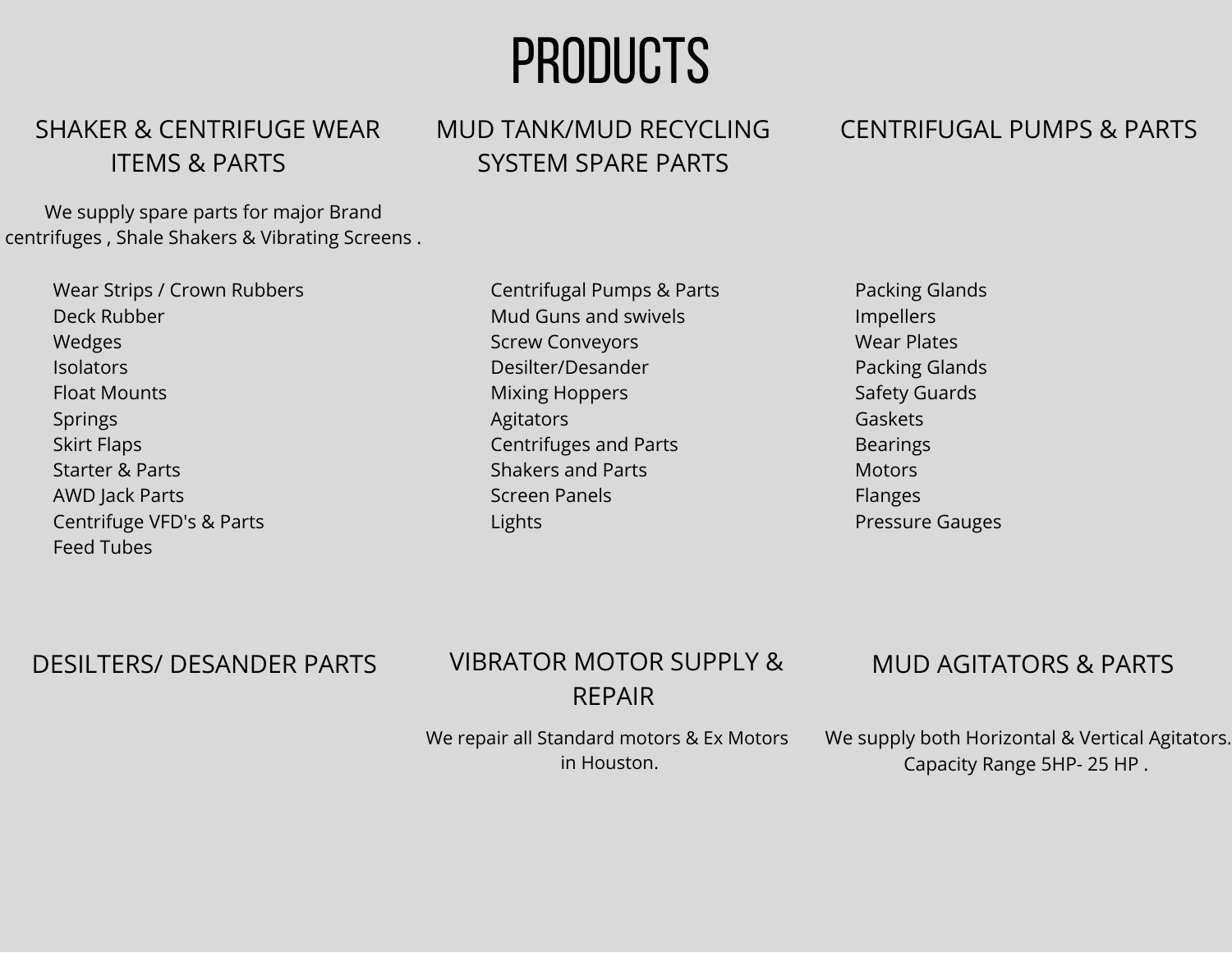## VFD REPAIRS & SALES VARIABLE FREQUENCY DRIVE SERVICE SOLUTIONS

Yellow Line currently supports a wide range of variable frequency Drives by providing service solutions for all of our customer's VFD needs.

#### OEM'S SUPPORTED:

- ABB/BALDOR®
- ALLEN-BRADLEY®
- MITSUBISHI®
- SIEMENS®
- WEG®
- YASKAWA®

#### BLOW OUT PREVERNTER (BOP) PARTS

Ram Blocks Rubber Goods Risers DSA'S Seal Kits Ram Shaft Seal Assembly Locking Shaft Seal Assemblies Ram Assembly Ram Shafts Locking Shafts Bonnet/Door Seals Type U Top Seals Type U VBR Packers Type F Assembly Gate Valves/Type F

#### PARTS FOR TOP DRIVES & MUD PUMPS

Liners Wear Plates and Module Seals Pistons and Piston Rods Pony Rods Valve Cover Components Valve Cover Plugs Liner Retainers Suction & High Pressure Discharge Manifolds/Modules Power loops for AC and DC applications

Replacement parts for major manufacturers such as: Letourneau® Varco® Ideco® Wheatley® **NOV®** MH Wirth® Brewster® Maritime Hydraulics® Aker® Gardner Denver® Continental Emsco® Lewco® OPI®